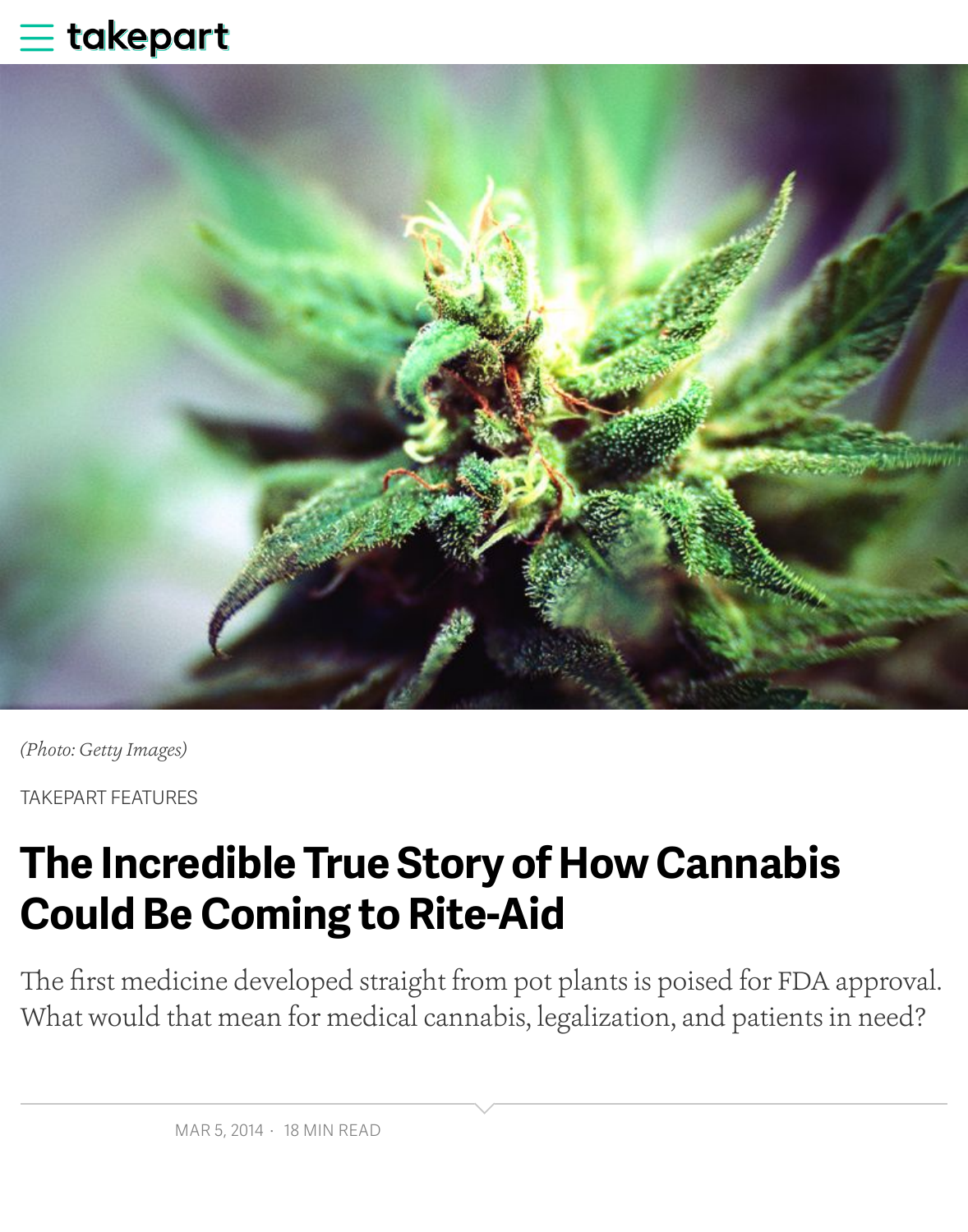The Mayflower in Washington, D.C., is one the capital's grand old hotel presenting to [Con](http://www.takepart.com/author/paul-tullis)[nectic](https://twitter.com/ptullis)[ut Av](https://plus.google.com/110138893754077848069)enue a broad, brick facade and an awning with the flags of many nations, as if the king of one of them might drop moment. It regularly hosts meetings and conventions of staid and prop like the Georgia Trust for Historic Preservation, and concurrent with a that organization at the hotel last winter was the first National Medical Unity Conference. It was organized to bring together patients, activists, researchers, business owners in the pot and hemp industries, and other included lectures, symposia, and other elements typical of scientific an conferences.

Attendees at this one were significantly less perky, though, and less pre address at 9 a.m. on the conference's second day than were, say, the folk early-morning sessions of 2011's big triennial conference on multiple so (and it was in Amsterdam). The speaker was Steph Sherer, founder and director of Americans for Safe Access, a medical marijuana lobbying gr many in the movement, Sherer says she has personally experienced benefits ingesting cannabis for a medical condition-in her case, a neck problen caused pain and inflammation for which she was prescribed pharmace says led to kidney damage. Standing at the ballroom's lectern, Sherer w by noting there had been some complaints about the smell in the hotel hallways the night before, where attendees had been "taking their medi member of the Georgia group had mentioned the same thing to me wh were chatting in the hotel bar.) Medical marijuana has been legal in Wa D.C., since 2010, though it's not clear whether out-of-towners can use in since they aren't allowed to obtain the required registration card; in any Mayflower is entirely nonsmoking. But that didn't bother the advocate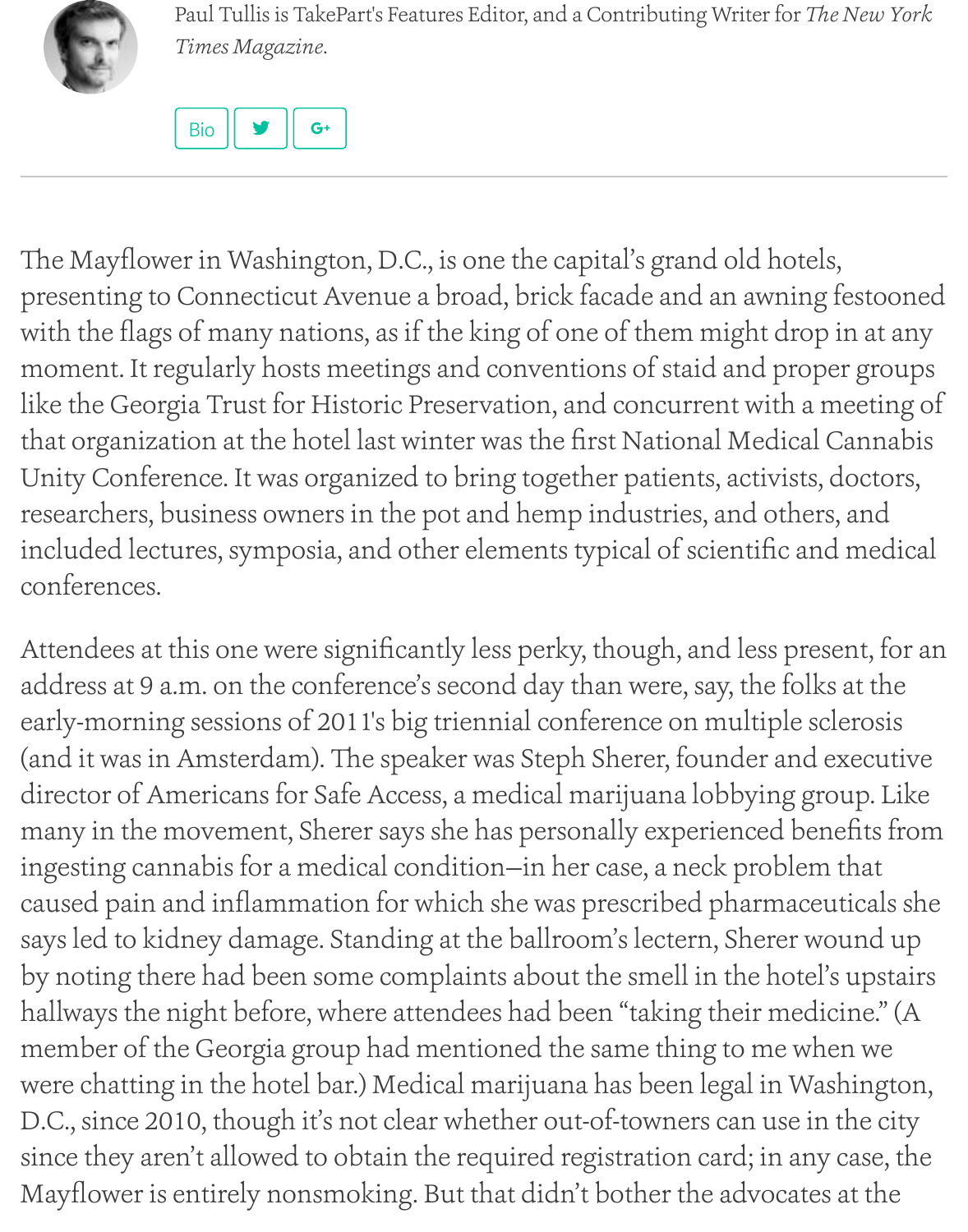$\frac{1}{2}$  conference—a spray both of an air frequence—sherer said,  $\frac{1}{2}$  is  $\frac{1}{2}$ forget to use your Febreze tonight."

The cannabinoid system is incredible.... We have tremendous potential for medication development from cannabis.

**NORA VOLKOW, DIRECTOR, NATIONAL INSTITUTE ON DRUG ABUSE**

## 99

This is pot's big moment. Colorado just became the first jurisdiction in to tax and regulate marijuana similarly as it does alcohol. That followed and Washington voters' approval of ballot initiatives in November 201 provided for the legal use and sale of marijuana in those states. The Gal organization announced in October that for the first time since it began the question in 1969, a majority of Americans favored legalizing the plant percent in favor is a huge leap from the 41 percent who felt the same way 2010, and the 17 percent in 1991. CNN, 60 Minutes, and *Dan Rather Reports* all broadcast lengthy segments exploring the legal, medical, and comm aspects of th[e new pot regime with a](http://www.gallup.com/poll/165539/first-time-americans-favor-legalizing-marijuana.aspx) tone and balance that would have unimaginable in broadcast media a decade ago. Twenty states allow ma use for ostensibly medical purposes, and more ballot initiatives legalizi medical and recreational use are [expect](http://www.cnn.com/2013/08/08/health/gupta-changed-mind-marijuana/_)[ed this year,](http://www.cbsnews.com/news/medical-marijuana-will-colorados-green-rush-last/) and in 2016.

Though it would be easy to caricature activists like Sherer-forgetting to air freshener when lighting fatties in a hotel room-considering what the drugs told us about how lazy and slovenly weed would make a person, irony is perhaps that people who smoke pot every day have proved so s For these legal changes are in large part attributable to the work the me marijuana movement has been doing since it began in the 1980s in Sar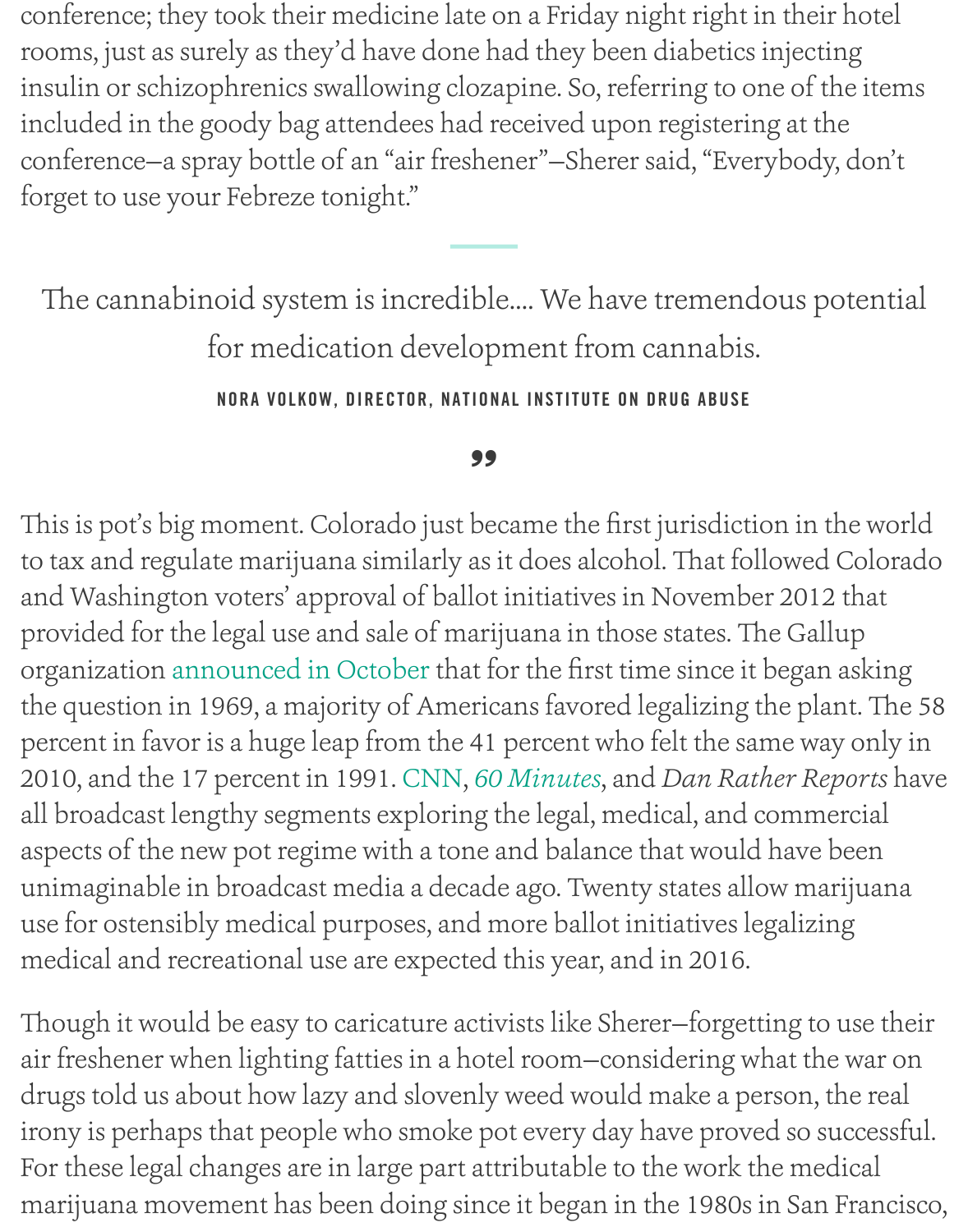

*(Illustrated by Lauren Wade)*

Medical marijuana is no longer just about relieving nausea from chemo or giving AIDS patients the munchies. In recent decades it was discover humans (and many animals) possess a system of cannabinoid receptors throughout the brain and body, which is involved in regulating a broad human physiology. Many believe the endocannabinoid system to be on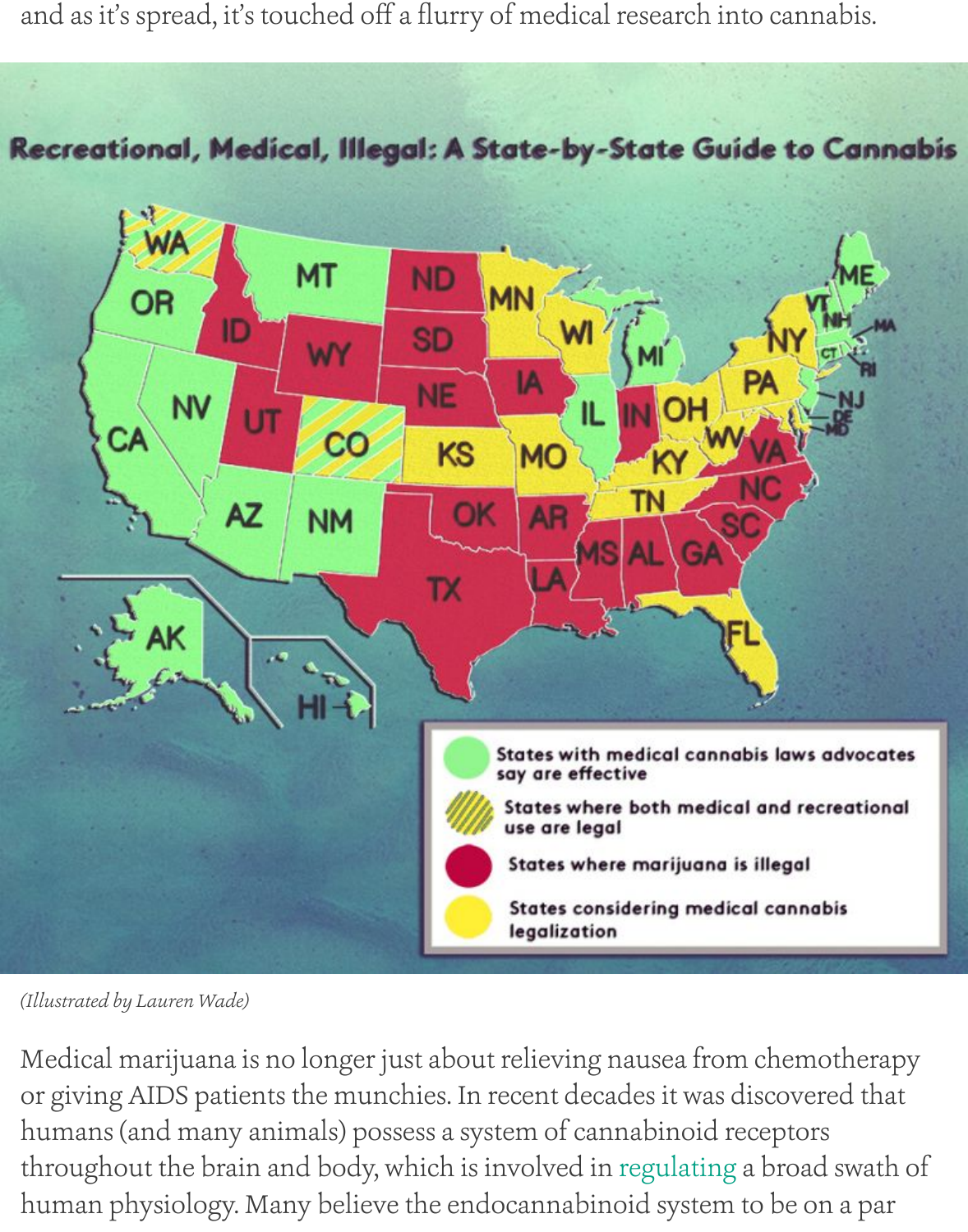$\cdots$ 

"The cannabinoid system is incredible, and much more diverse than we We have tremendous potential for medication development" from can: says a medical cannabis advocate? No, that's what the hea[d of the Nation](http://www.cancer.gov/cancertopics/pdq/cam/cannabis/healthprofessional/page4)al Institute on Drug Abuse, a pioneering research psychiatrist named Nor told me.

Capitalizing on these developments is a small British company called G Pharmaceuticals. GW has been quietly moving forward with a mouth s Sativex that's derived from cannabis and poised for an FDA thumbs-up this year or next. The drug is in Phase 3 trials-that is, testing the drug o in a randomized, double-blind, placebo-controlled trial, the gold stand medical evidence–for the treatment of cancer pain. It's already approve U.K., Canada, Italy, Germany, France, Switzerland, and 18 other countri spasticity associated with multiple sclerosis, which affects most of the 2 people worldwide who have MS. (GW, along with all the big pharma co had an impressive electronic display at the MS conference in Amsterda also pursuing cannabis-derived drugs to treat epilepsy, type 2 diabetes, tumors. Last year GW was awarded a patent for Sativex and listed on N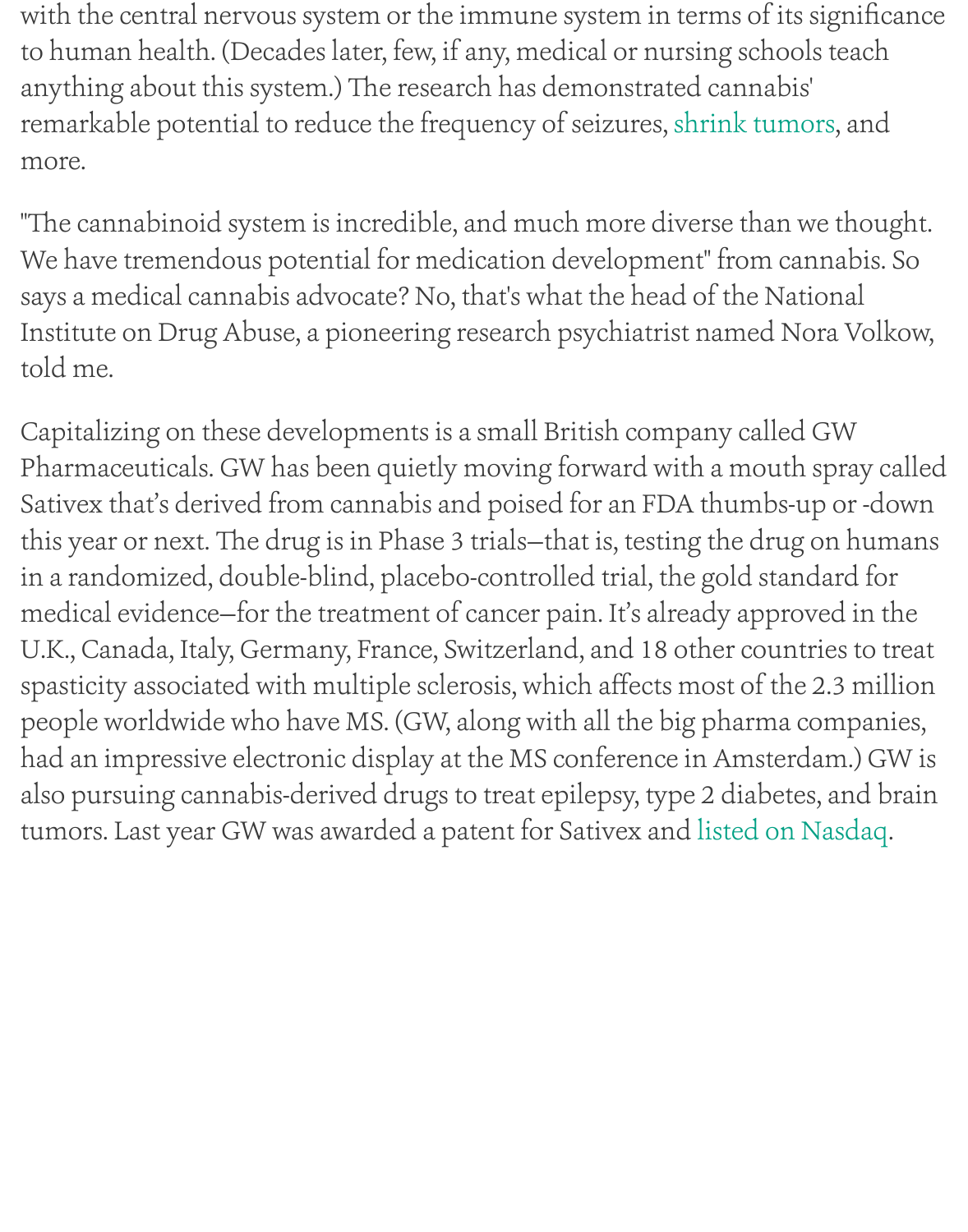

*(Photo: Courtesy GW Pharmaceuticals)*

A drug containing synthetic THC, a psychoactive compound in marijuana, has been around for a while, and at least one batch of the generic version of the drug, dronabinol, has been made from the plant. (Patients hate dronabinol because it doesn't take effect for hours and completely floors them when it does.) Sativex is the only medicine to reach pharmacy shelves that was developed from the beginning directly from the plant material; its delivery mechanism is intended to lead to a steadier and more reliable absorption than pill form, without the detrimental health effects of smoking. If approved for cancer pain, it's likely to be prescribed for "off-label" uses as well—the FDA allows doctors to "use a product for an indication not in the approved labeling" as long as they follow certain guidelines—meaning that many people with MS and other diseases and conditions should be able to get Sativex if it passes FDA muster.

Advocates for medical marijuana, and proponents of its current criminalization, are each using the Sativex story as evidence in support of opposing policies. As such, it's a window into many of the complexities, contradictions, and capricious oddities of the regulation of cannabis use in the United States (whether medical, recreational, or scientific), and into the many government restrictions involving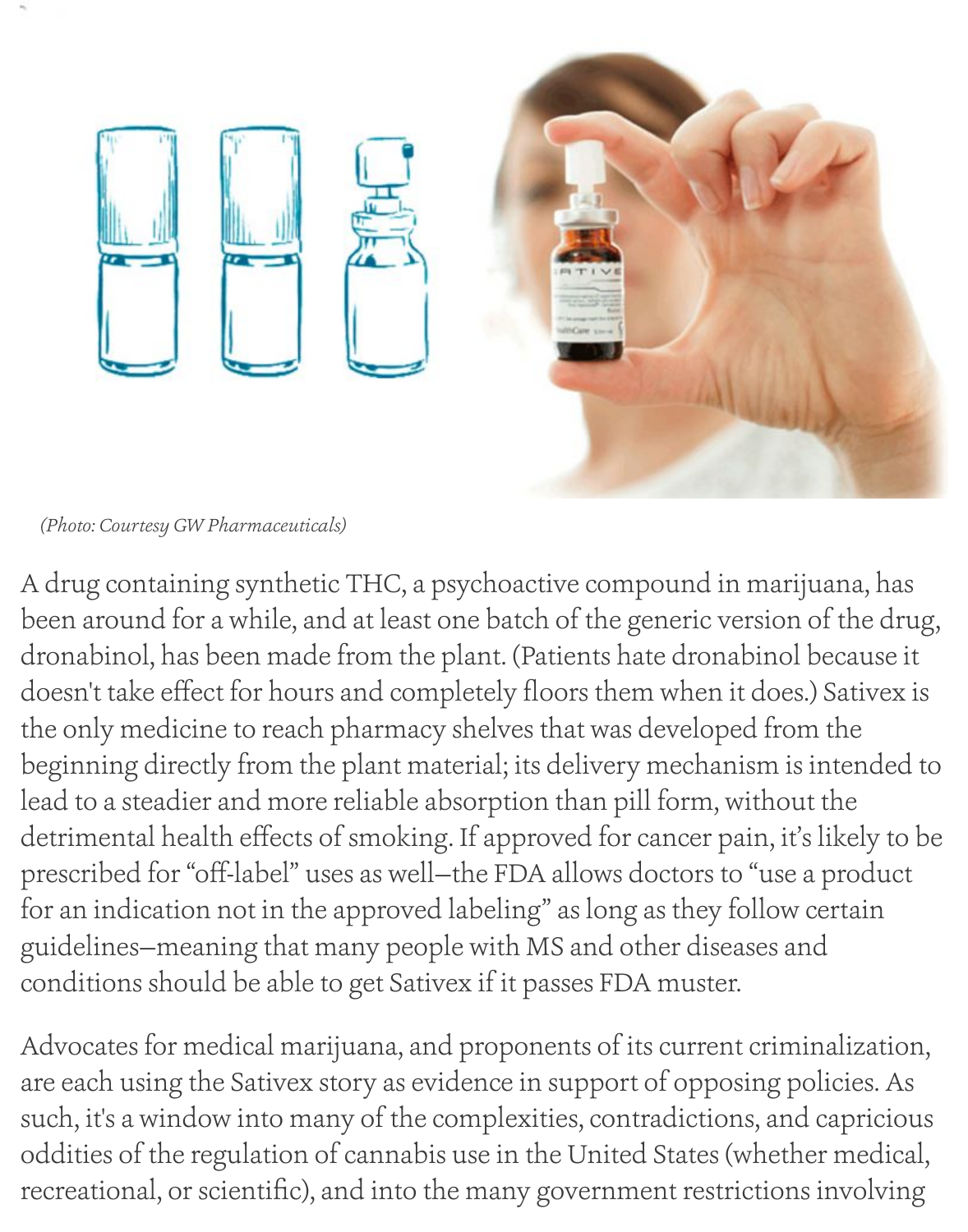Last year I spoke by phone with the father of a young girl who told me daughter had been experiencing hundreds of seizures a day as a result form of epilepsy. (He was extremely wary of being identified, as he said in a state with no approved use of marijuana, so I won't name him, his l or the person who put us in touch.) The condition had slowed the girl's development and was threatening her life. Drugs she'd been prescribed working. Desperate, the parents tried sneaking a drop of hash oil, a pot viscous cannabis extract, into her food. The change was almost immedi dramatic: Her seizures fell overnight by a third, then by half, and within taking the concoction regularly were down more than 90 percent. He said professional caregivers, who he couldn't tell about her new medication getting busted (neither is the girl herself aware of it), were amazed as th physical and cognitive development suddenly leaped forward.

A few months later, I was changing planes in Denver during research for story when I looked up to a TV and saw Sanjay Gupta telling the same story when I looked up to a TV and saw Sanjay Gupta telling the same CNN, about a different girl who, from the sound of it, had the same condition. Shortly afterward, the FDA approved GW to treat 125 American children Dravet syndrome using a cannabis-derived medication different from S

If cannabis can shrink tumors in mice and reduce the number of seizure suffers from hundreds a day to several, it may be that the wonder drug century has been in the bong behind a jillion college dorm couches all [Sativex wins FDA](http://www.dravetfoundation.org/dravet-syndrome/what-is-dravet-syndrome) approval—its success rate in other countries is 100 percent going to be difficult for the government to keep arguing that pot has no value and is impossible to use safely. But if cannabis legalization goes b many experts fear, there could be a reaction that ends both experiment

"We're opening the gate on this," says GW's vice president, U.S. professionally relations, Alice Mead, "and I hope other manufacturers will follow after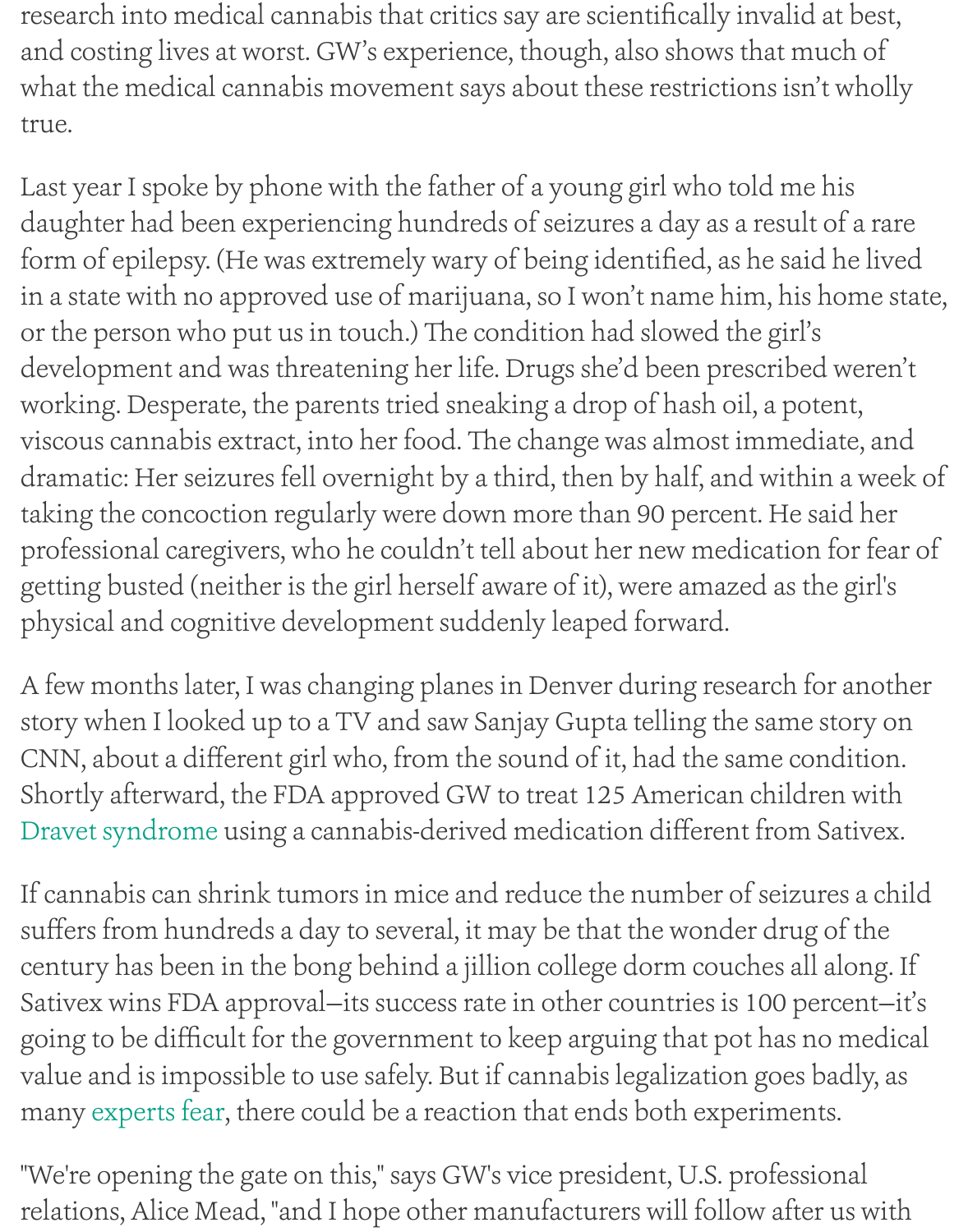compiling a library of cannabis types, had settled there. In 1997, the company here. cofounded, HortaPharm, received the Dutch Ministry of Health, Welfa Sport's first license to cultivate cannabis for medical research.

HortaPharm developed the first homozygote cannabis (a plant with two sets of chromosomes), enabling the company to produce strains overwi high in a single cannabinoid. It's long been known that THC is the "action ingredient" in pot-it's what gets a person stoned. But more recent research has been had found numerous other cannabinoids in the plant, which have different the body. One that's shown early promise for antiseizure and antianxiety properties is cannabidiol, or CBD. Watson could grow plants that were THC, or 98 percent CBD, or whatever. (The hash oil treatments given to on CNN are from high-CBD strains, and GW's antiseizure medication is CBD.)

HortaPharm soon crossed paths with Dr. Geoffrey Guy, who in 1998 received a license from the British government to grow pot for medical R&D for his company: GW Pharmaceuticals. Guy was searching for a legal source of plant materials with

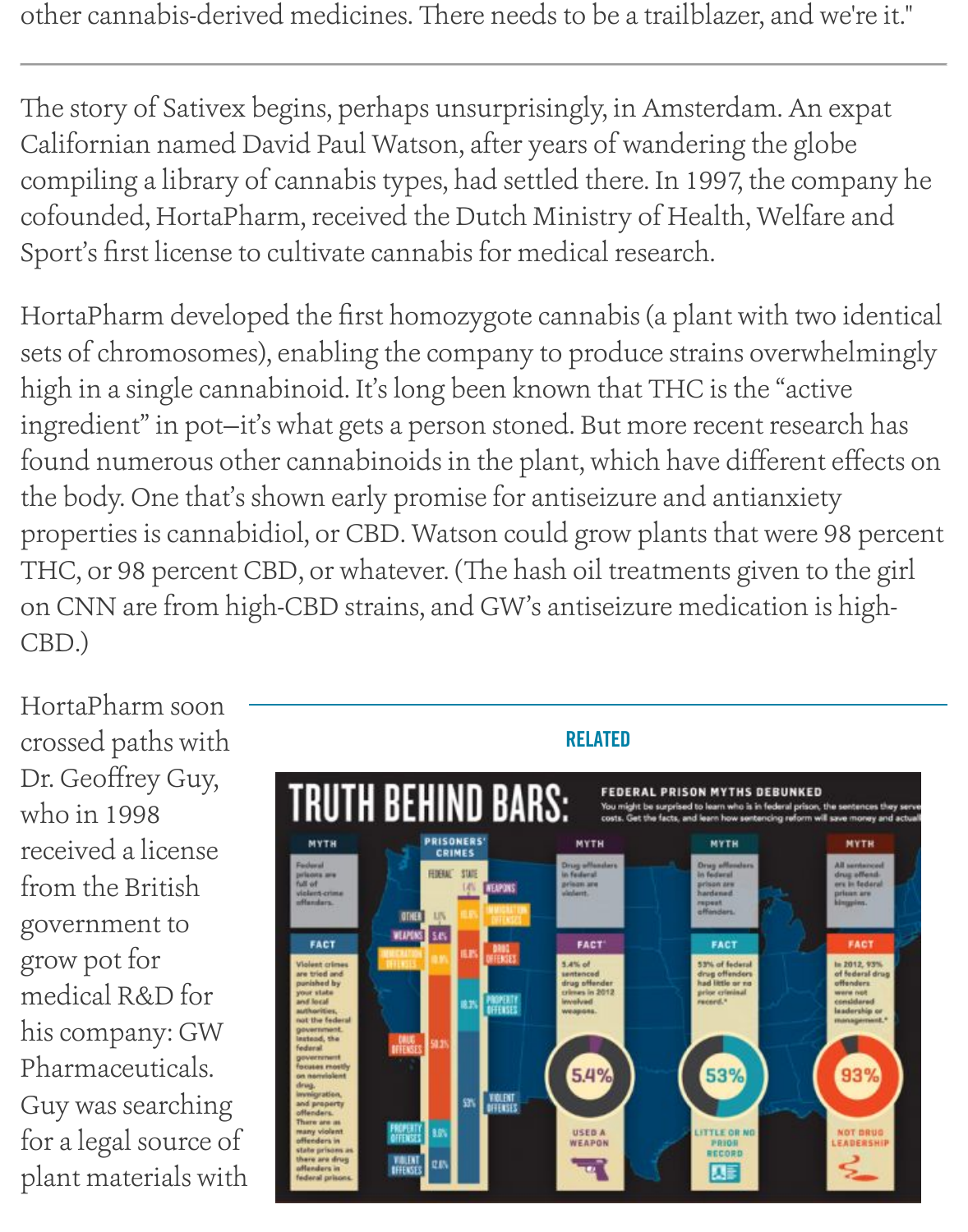combinations of ca[nnabinoids on various maladies.](http://www.takepart.com/article/2014/03/04/infographic-federal-prison-myths-debunked)

And that's the first way in which GW's development of its medicine ran against American law.

Marijuana is classified under the Controlled Substances Act as a Scheda category reserved for drugs with "no currently accepted medical use i treatment in the United States" and "a lack of accepted safety for use under medical supervision." Just before Congress passed the act in 1970, a De of Health and Human Services assistant secretary wrote to Congress, "Our recommendation is that marihuana [sic] be retained within Schedule I until the completion of certain studies now underway," including a study National Commission on Marihuana and Drug Abuse.

Two years later, the commission recommended t[hat pot](http://bulk.resource.org/gao.gov/91-513/000050E1.pdf#page=62) be taken off Schedule I. No U.S. attorney general has been willing to take up that mantle, though cannabis' status has remained unchanged ever since.

The federal government allows only one entity to produce marijuana: t pharmacology department at the University of Mississippi. Anyone wh conduct research in the U.S. on pot applies to HHS and the DEA to acquire of this Mississippi cannabis.

Perhaps because the Mississippi lab operates under a contract with the Institute on Drug Abuse, its cannabis is high in THC compared with other cannabinoids. (Which is not to say it's high in THC; a published cannal researcher described to me the stuff he'd been sent from Ole Miss as "low potency.")

"We always knew there's much more to cannabinoid science than THC GW's CEO, Justin Gover. "Our interest is in looking at materials that tal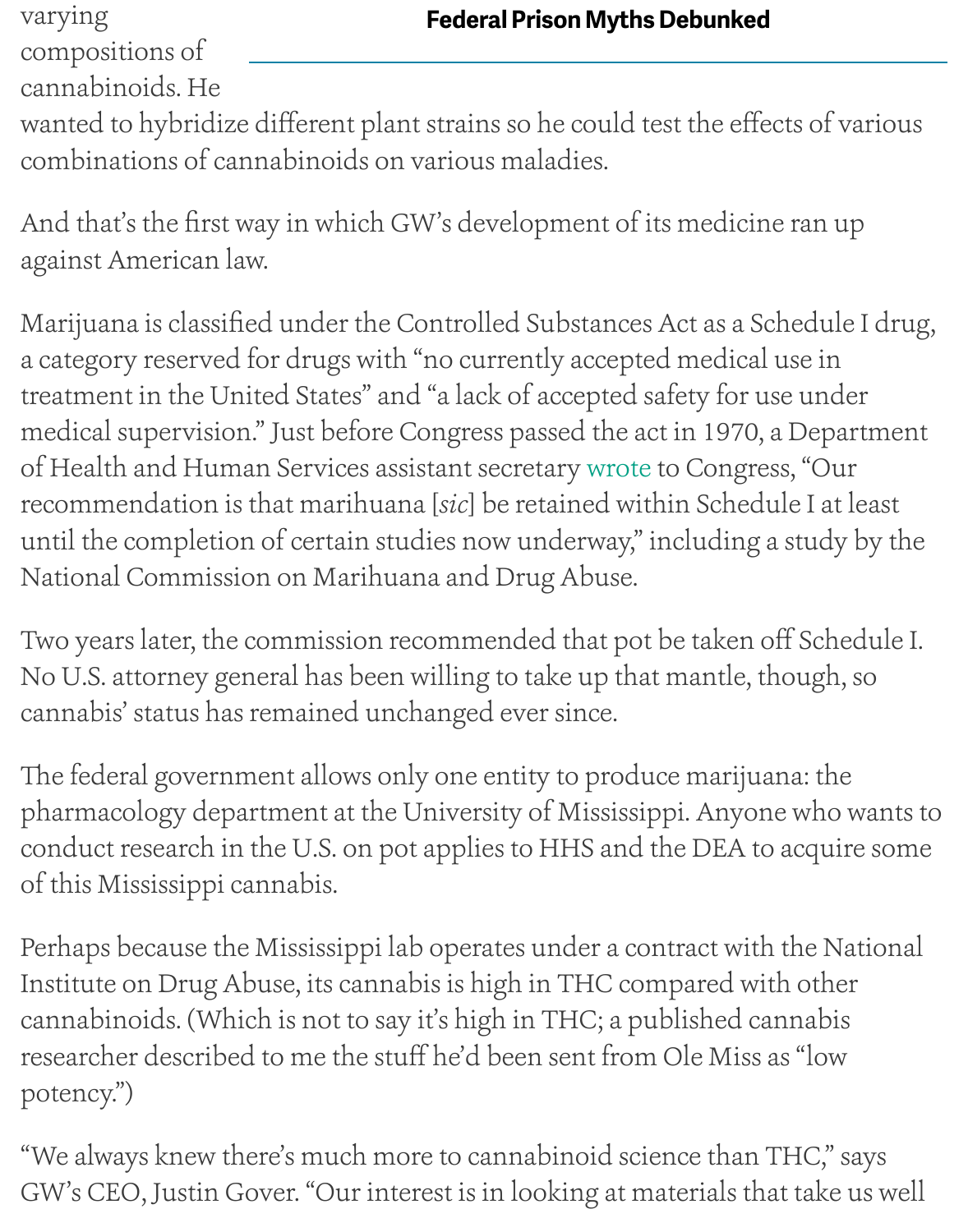recommended that another avenue be opened. The recommendation has been ignored, so GW's work with plants all happened in Britain.

Guy's company looked at hospitals around the U.[K. tha](http://www.maps.org/ALJfindings.PDF)t focused princi multiple sclerosis, cancer, or neuropathic pain to identify the most promi conditions to treat and which cannabis strains were most effective against Would an extract from a high-THC strain do well against pain? If it wer with a high-CBD strain, would that mitigate the psychoactive effect?

"Although it's a single plant species, what's important is which of the cannabinoids has the desired medical effect," Gover says. "We would ta different plant types-some high in THC, some high in CBD-combine and do small-scale patient studies. There was enough data to give us the which direction to go in."

Key to that development, of course, was Britain's allowing GW to grow in the first place. The company's founders had capitalized on sudden in cannabis' medical potential that arose out of the community of U.K. m sclerosis patients. MS is incurable; the available medications don't work everyone and often come with debilitating side effects. Some patients i England were finding relief in the cannabis plant. Complaints that they forced to become criminals to get help for their illness culminated in th and Technology Committee of the House of Lords looking into the ma November 1998 it issued a report acknowledging recent research that demonstrated the plant's potential for drug development, but also poir lack of meaningful, controlled data.

Guy and his associates discussed with British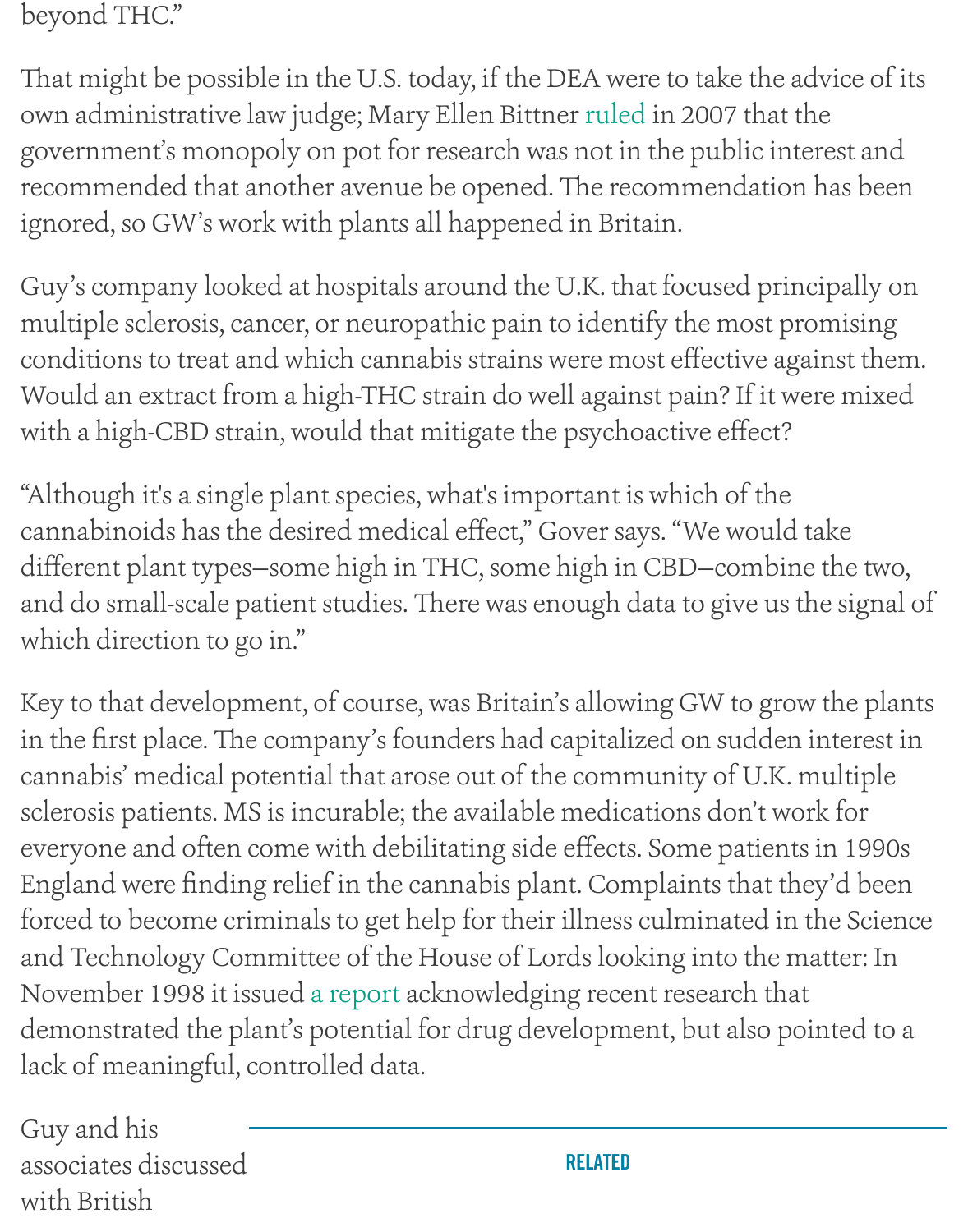$f(x)$  can consider the calculation  $f(x)$ would meet the standards of prescription drugs. Eventually they got their permit to grow the plants from seeds legally acquired from HortaPharm and manufactured a



**Rocky Mountain High: Colo. Has a Billion-Dollar Pot** 

solution that could deliver identical chemical compositions at controlla which critics of smoked cannabis as medicine, such as Volkow, say can' consistently by smoking even if you know exactly what's in the plant. T the small-scale studies reliable enough to proceed with the substantial investment of time and money in studies required for a government's a process for medication.

Though the MS patients' crusade in Britain lacked any real association recreational users-other than the drug's having been recommended by the U.S. medical marijuana movement has never been able to shed its a with the legalization movement. When the Cannabis Cultivators Club, birthplace of (quasi-)legal, medical marijuana, began operating in San F in 1992, although it provided for some cancer and AIDS patients, the operation was clearly a joke: "Prescriptions" were sometimes written on cocktail n and children were allowed on the premises, where a rogues' gallery of S Francisco stereotypes of another era filled the room with smoke, ostens because they suffered from backaches, menstrual cramps, anxiety, or an host of other conditions. There was little hard data on smoked marijuan to help with these at the time, and though subsequent research indicates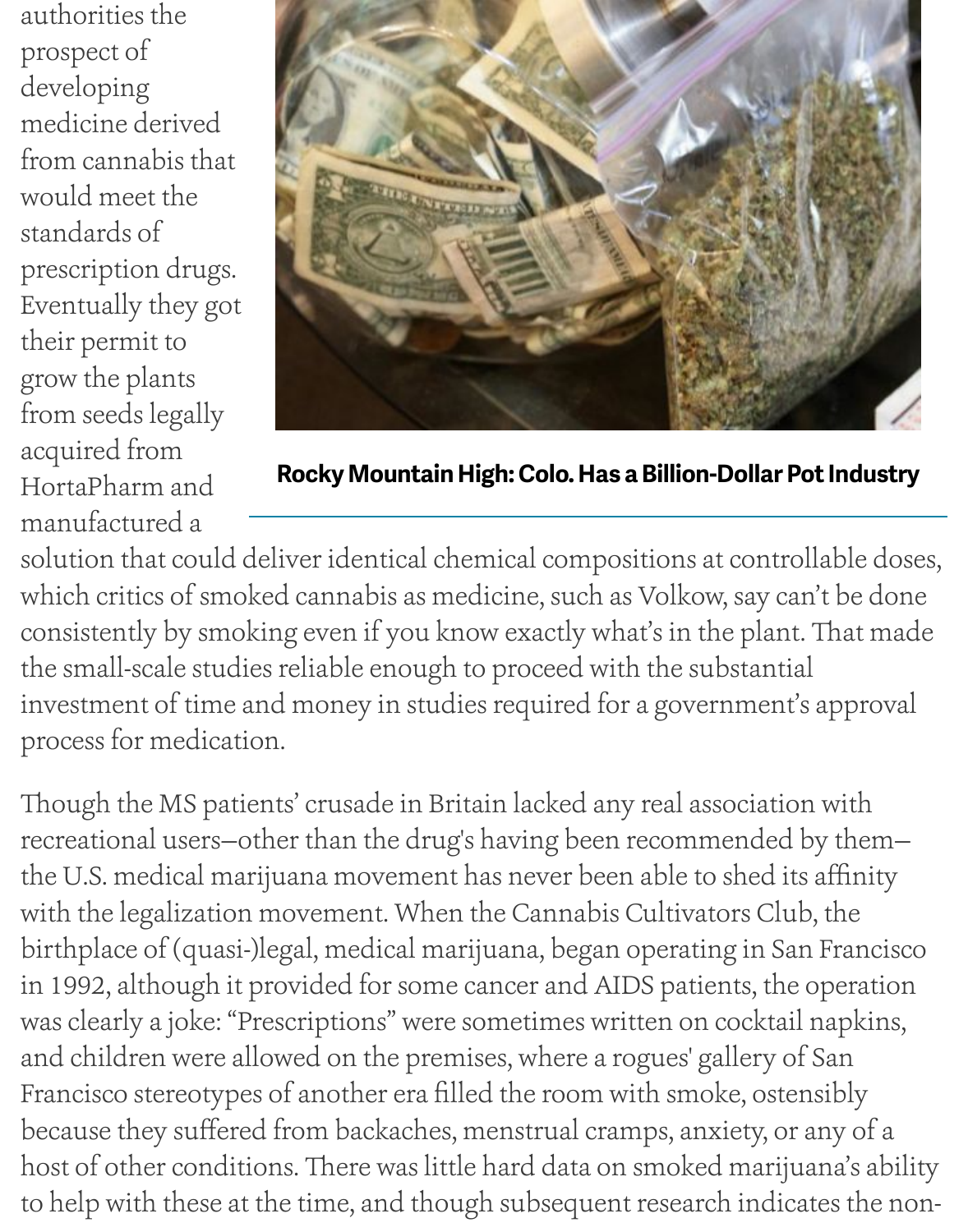statewide in 1996, advocates hired a political professional to run the ca he cast it as a mercy mission for AIDS and cancer patients, and that's be strategy ever since (adding veterans with PTSD, which gave the cause b cred, along the way). State Senate Bill 420 (get it?), passed in 2003, was n officialize and control what Prop. 215 had wrought, but as far as acquir medical marijuana in California 22 years into the experiment, the situation of changed hugely since the go-go days of the San Francisco Cannabis Cu Club. When I acquired, during the course of researching this article, a c permitting me to buy pot legally, I was asked to fill out a form listing schizophrenia as both a condition for which pot could be prescribed an contra-indication against such a prescription. I went around the corner medicine, and the place had more Bob Marley posters on the wall than pharmacies in all the towns in all the world I've been in, combined. (I was affronted to learn that my employer refused to reimburse me for these

"There are about 15 different ways to analyze the involvement of the m marijuana movement and the legalization movement" in the U.S., said a lobbyist for the National Cannabis Industry Association, which repre business operators in the legal commercial realm, when we met for coff Washington, D.C.'s Union Station last fall. Fox himself had recently mo from the Marijuana Policy Project, a leading medical marijuana lobby.

"The simple, plain truth is that marijuana does provide medical benefit while we don't believe anyone should be arrested for possession of mar should at least start with the people who need it," Fox said. "We've never about w[orking on \[medical mariju](http://www.mpp.org/our-work/)ana] while pursuing the larger goal" legalization. That doesn't come close to describing the efforts of MS patients the U.K., which led directly to the development of a prescription medic derived from cannabis now available to thousands of patients around to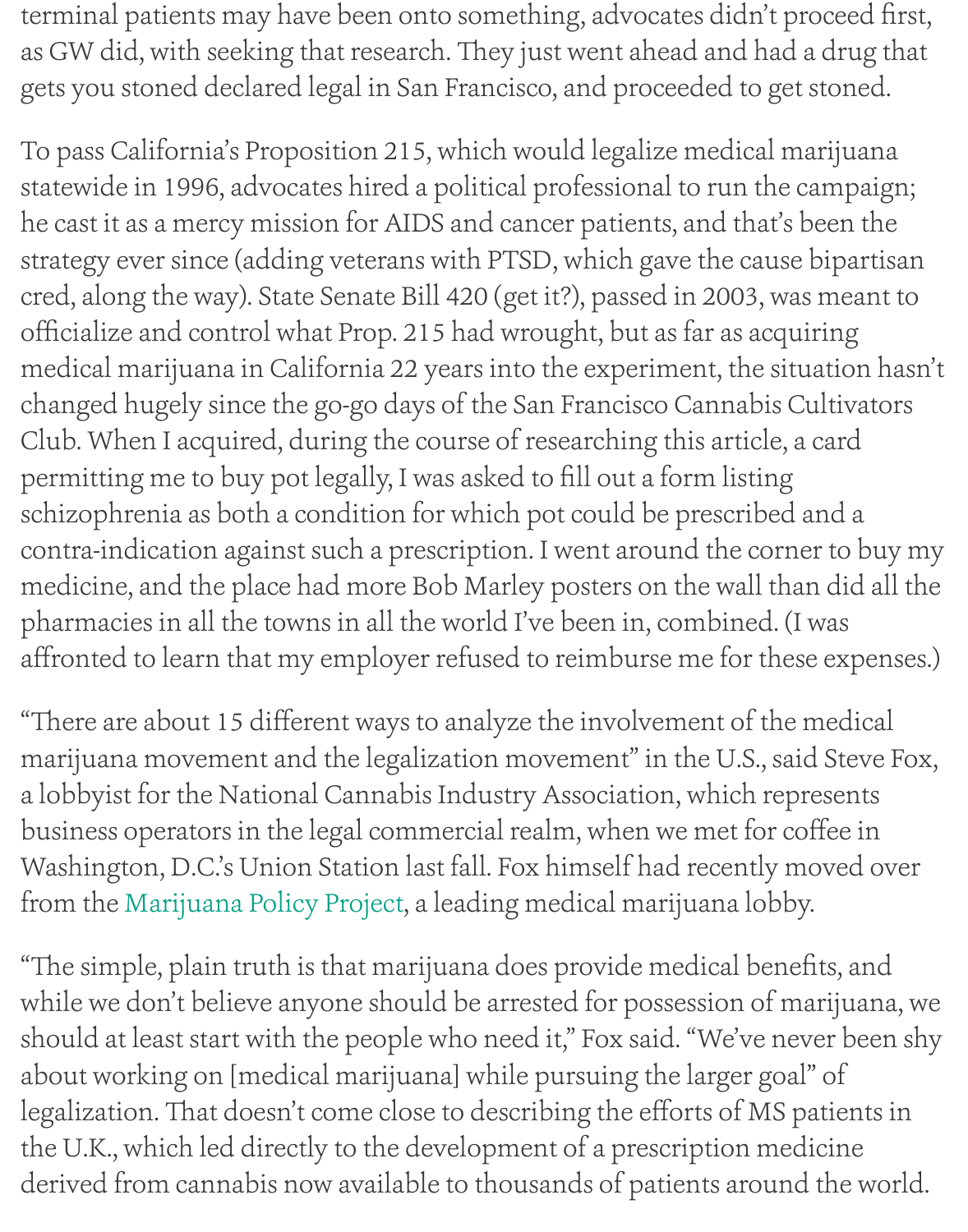"There are scientifically proven antiviral and anticarcinogenic effects of cannabis," said Dr. David Miller, a veteran of the HIV-AIDS advocacy group ACT UP who's now involved in medical cannabis development. "The problem is, everybody's talking about patients' rights to grow pot plants in their backyard for pain management or depression." Miller was among those who pushed the FDA to fast-track AIDS drugs in the 1980s and '90s so patients like those depicted in *Dallas Buyers Club* might lengthen their lives—he knows something about raising the right kind of stink to change public opinion of experimental medicines and move an entrenched bureaucracy to allow their prescription. He's got no love for the DEA or NIDA and the delays and hindrances placed on researchers like UCSF's Donald Abrams, who waited nine months for NIDA to reject his application to get cannabis under an FDA-approved protocol. "Scientists and biotech companies should not be forced to fight with the federal government to get marijuana to do research," he said.

But Miller sees much of Sherer's movement—we spoke for an hour on the sidelines of the conference at the Mayflower—as an impediment. "I think filling up the fourth floor with pot smoke was completely inappropriate and disrespectful of other guests, and I think with any movement there's a responsible approach that should be applied, and there are people here who won't do that," he told me. "Come on—professionalize. Do this appropriately. And that's what GW took a lot of great steps with. The movement's hopefully going to mature further. But people are talking about rights, people are talking about pot, and *then* people are talking about cannabinoids. Meanwhile, we're missing a cornucopia of pharmacology out there. There's got to be a biotech company that emerges that uses these like GW is."

To navigate the regulatory apparatus in Washington, D.C., GW hired a U.S.-based lawyer with experience dealing with the FDA—Alice Mead—in 1999. "We brought her on really to start exploring how this program would be perceived by the relevant agencies," CEO Gover says. It took several years of explaining that the company was trying to go through the FDA process, not shortcut or circumvent it, all while collecting data in its trials in Britain. "I'm not saying she spent five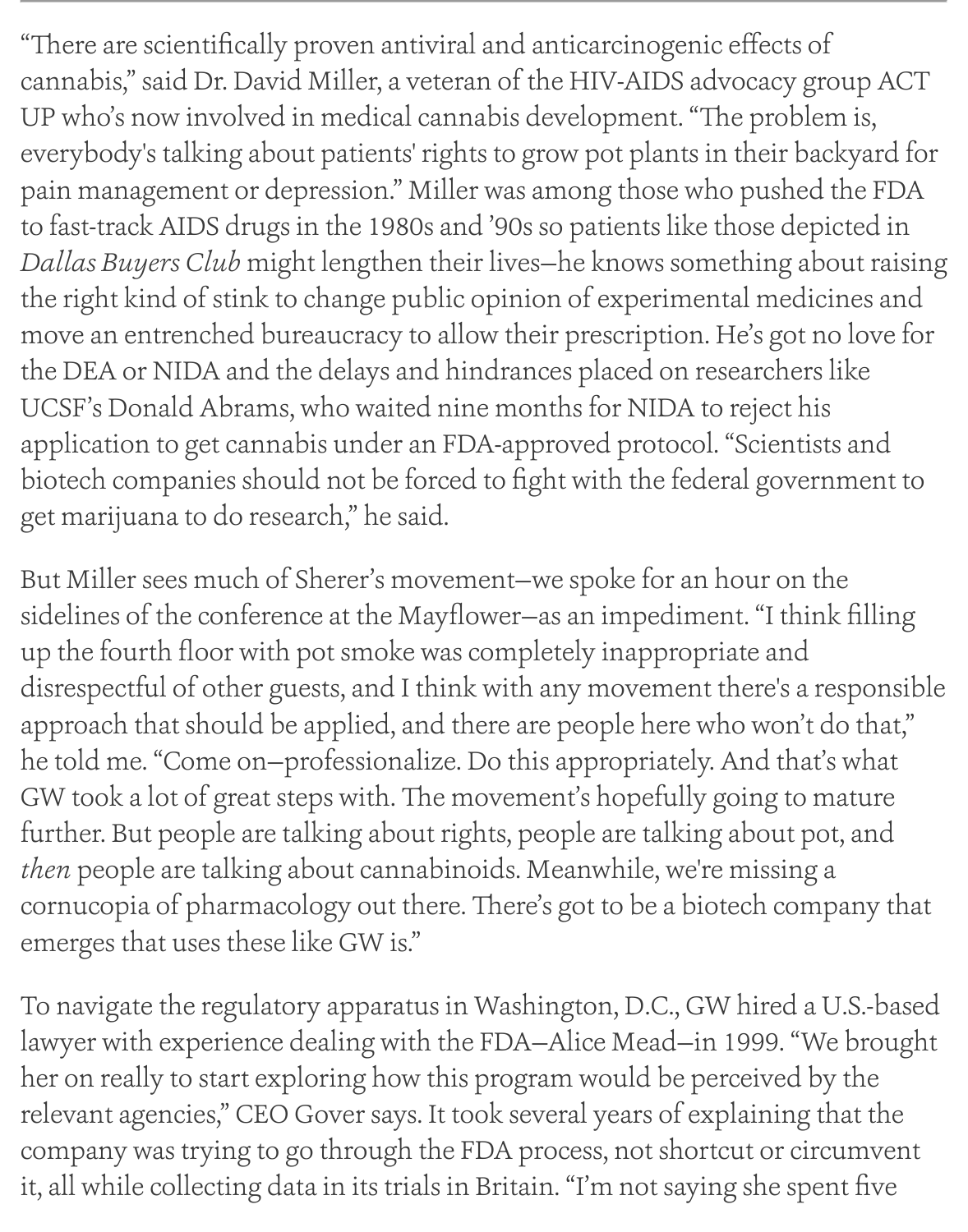years banging on closed doors to try and open them," Gover explains, "but we realized this was very sensitive and wanted to make sure people understood what we were trying to do. When we approached FDA with the data, they gave us permission."

To conduct FDA trials on Sativex in the U.S., GW would need an export license from the U.K. as well as an import license from the DEA, which enforces the Controlled Substances Act. "Because it has THC and CBD in it, which are from cannabis, and the Controlled Substances Act has cannabis as Schedule I, for it to be studied we have to ascertain that the security requirements of the act are met," says DEA spokesperson Barbara Carreno.

There's not a mechanism to move the medicinal cannabis research from these smaller-scale studies to the next step. Rescheduling would promote research because scientists would be less reluctant to try if it weren't so difficult.

## **DR. IGOR GRANT, PROFESSOR AND EXECUTIVE VICE-CHAIR, DEPARTMENT OF PSYCHIATRY, UNIVERSITY OF CALIFORNIA, SAN DIEGO, SCHOOL OF MEDICINE**

## 99

Sativex is manufactured using a refined, more technologically sophisticated version of a process people have been using for centuries to make hash oil. (It's described in company FDA filings, and Gover confirmed the following description.) Cannabis buds are dried, and a liquid  $CO<sub>2</sub>$  technology borrowed from the perfume industry dissolves everything but their essence. The essence is then washed with cold alcohol, and glycol is added. GW mixes the essences from the high-THC and high-CBD strains in a 25:27 ratio, and adds some peppermint flavor.

"The CBD makes it more tolerable for people who don't want to get high," says Sunil Aggarwal, MD, Ph.D., a board member at the Americans for Safe Access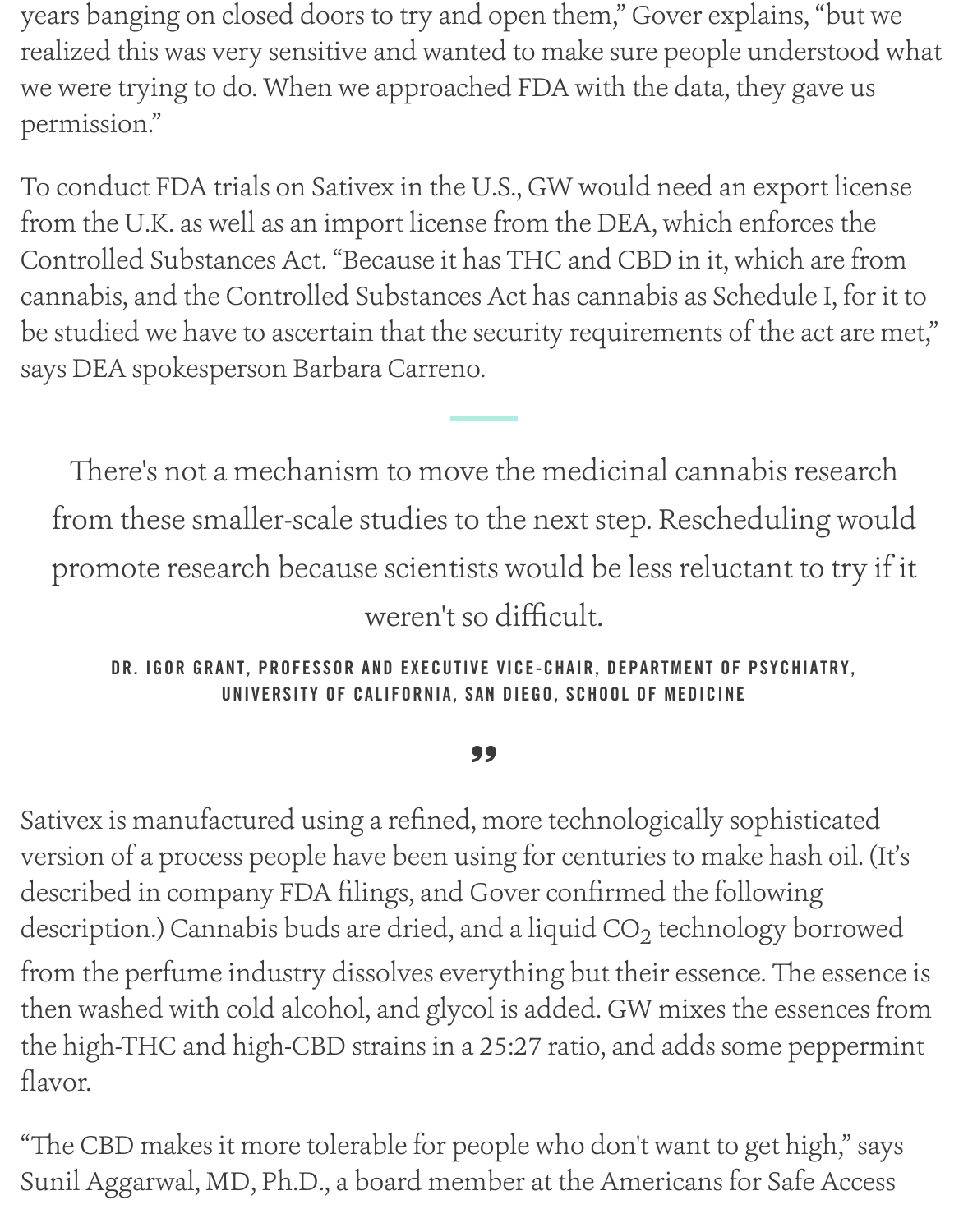Foundation and senior resident at New York University Langone Medical Center. Still, he says, THC is THC. Sativex won't be the first prescription drug with euphoric or other psychoactive side effects, and Canada's national public health department warns, in its Fact Sheet on the drug, "Patients may also experience symptoms of cannabinoid intoxication."

The contraband that's classified as prescription medicine in 24 countries is therefore kept at a secure distribution site, from which it's sent to about 40 hospitals and pain-treatment centers around the U.S. where the research is conducted. "The material has to be secured so it won't be diverted from its approved use to an illegal use," spokesperson Carreno says. "If it comes from a cannabis plant, it's Schedule I."



*Rep. Earl Blumenauer, D-Ore., speaks outside the Capitol in 2013 about a bill he's proposed to change DEA policy on cannabis. To his left, with dark hair, is Americans for Safe Access executive director Steph Sherer.*

Until, that is, it isn't. When I asked if the company foresees a change in Sativex's legal status should it win FDA approval, spokesperson Simona Kormanikova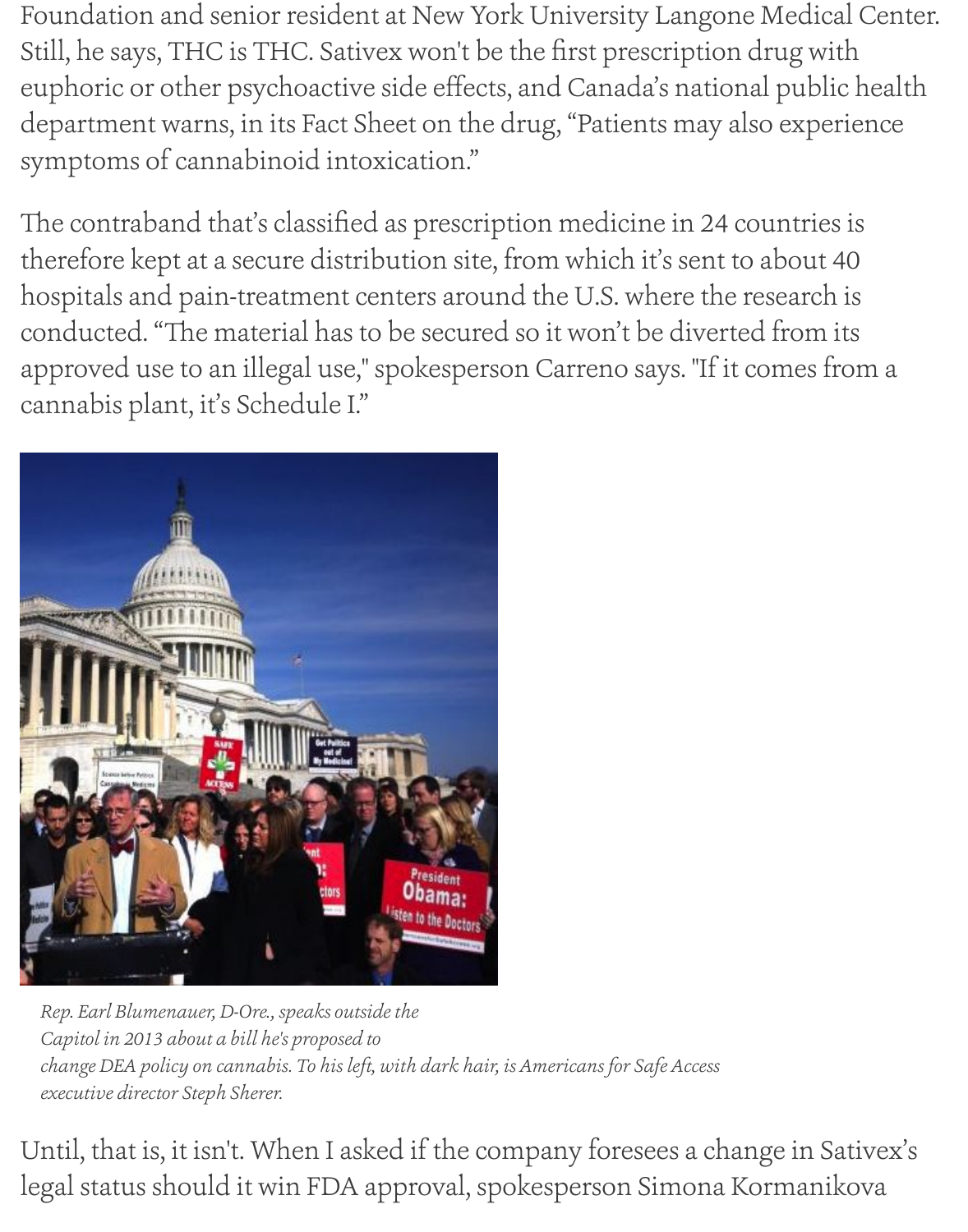the up+, not contraband, because the scientific process will have proved efficacy. This paradox is what the House of Lords was talking about wh in 1998, "While cannabis itself is banned as a psychoactive drug, THC, principal substance which makes it psychoactive, is in legitimate medic

Other government entities, too, can put the kibosh on advancing medion cannabis. Marijuana is the only widely used drug that requires its ov of review before scientists can research it, and the only one whose supp controlled entirely by the government. Apart from the DEA's refusal to another avenue of access to cannabis for research, the U.S. Court of Appendix, Circuit, ruled last year that it was A-OK for the DEA to have denied a pe ASA had filed asking it to remove marijuana from Schedule I because H found in 2006 that there were "no adequate and well-controlled studies plant's effectiveness as medicine. The court agreed with the DEA that the smallish, randomized, double-blind, placebo-controlled studies of inha marijuana that had been published by researchers like Donald Abrams carry enough weight. Neither did the many thousands of preclinical studies (meaning done in petri dishes or on animals) that have been published peer-reviewed literature. What the government wants to see are large tr kind GW is now doing with Sativex.

Here's where it gets Kafkaesque: Those studies have been done-on Sati

The DEA says Sativex is marijuana. Studies show Sativex is effective me But according to the D.C. Circuit there are no studies showing marijuan effective medicine.

"We're always gonna be in this catch-22," says Paul Armentano, deputy the National Organization for the Repeal of Marijuana Laws. "That's no change until there's a legal status change under federal law. Sativex nev would've been developed in the U.S., because no private entity could'v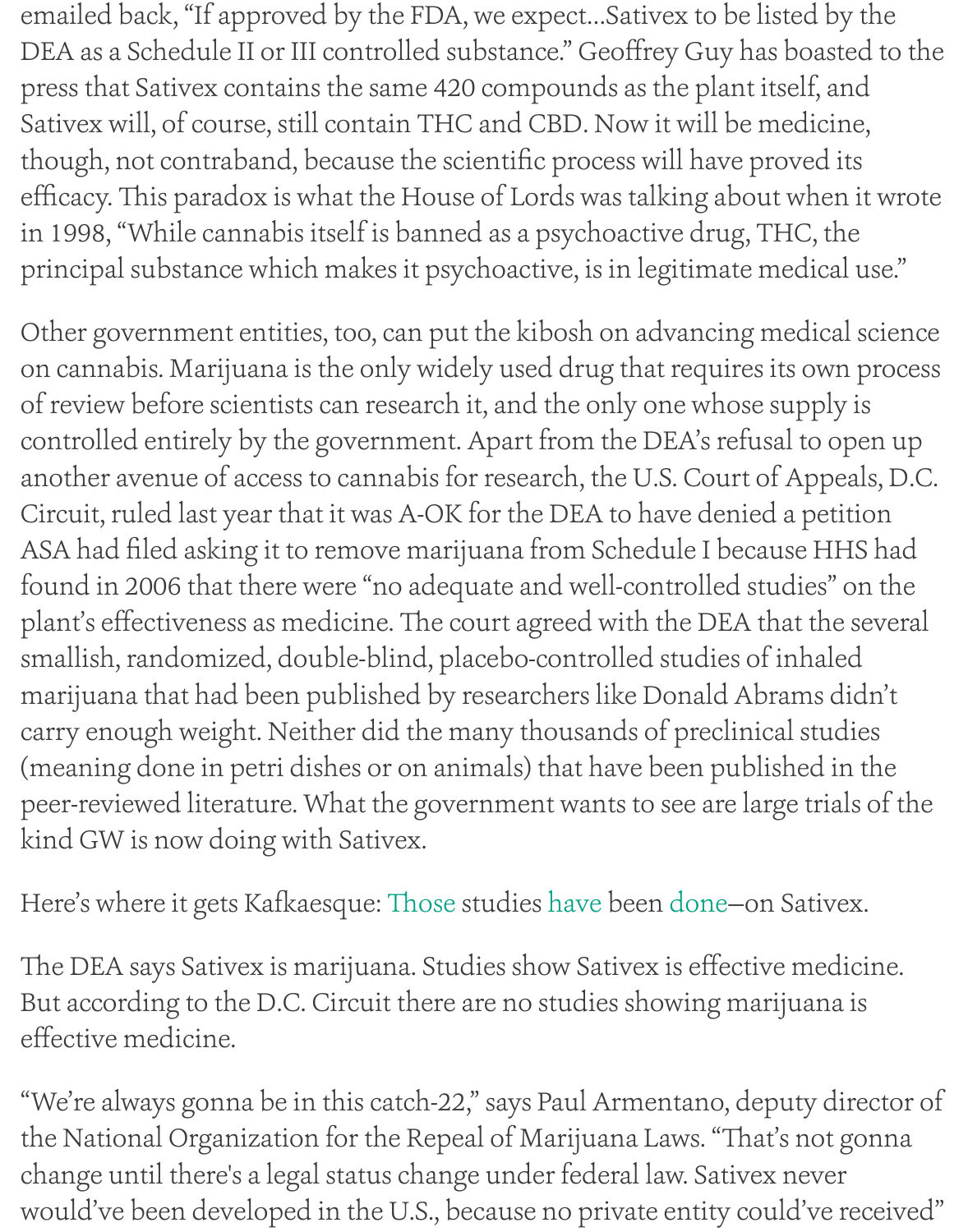the license to grow that the U.K. granted to GW. "There are preclinical studies showing the potential of marijuana, but the government says they're not persuasive, and then they don't allow the research that would be persuasive. Politics is clearly trumping science," he said.

It's not just the pot activists who feel this way; Dr. Igor Grant, professor and executive vice-chair of the Department of Psychiatry at the University of California, San Diego, School of Medicine and head of the state-funded Center for Medicinal Cannabis Research, told me, "There's not a mechanism to move the medicinal cannabis research from these smaller-scale studies to the next step. It's absolutely not true that cannabis is a useless drug that's dangerous. Rescheduling would promote research because scientists would be less reluctant to try if it weren't so difficult. It can be done—we did it—but we were very well funded."

GW agrees-sort of. "The logistical process" of demonstrating Sativex's effectiveness to the U.S. government has been "more difficult because of the DEA licensing requirements," Gover says. "But proving it works is no different. Our experience is if a cannabis formulation meets the requirements you'd expect for any other product, the FDA does not treat it any differently."

GW's Alice Mead says, "The system seems to be working for us. I know the belief is that the federal government is preventing the unlocking of cannabis, but our experience is that it can be done." Still, she allows, "if we could cultivate in the U.S., it would make it more convenient."

In the current regulatory environment, Grant says, "the federal government is the only entity with the resources to support [large-scale human trials], unless pharma got involved. I don't see how they can make that profitable with the actual plant product."

This seems to be GW's stroke of genius: It's not testing the actual plant product, but a patented extract.

That's a point of grief for the medical marijuana activists, who say that private industry has created a false distinction between the weed that grows by the side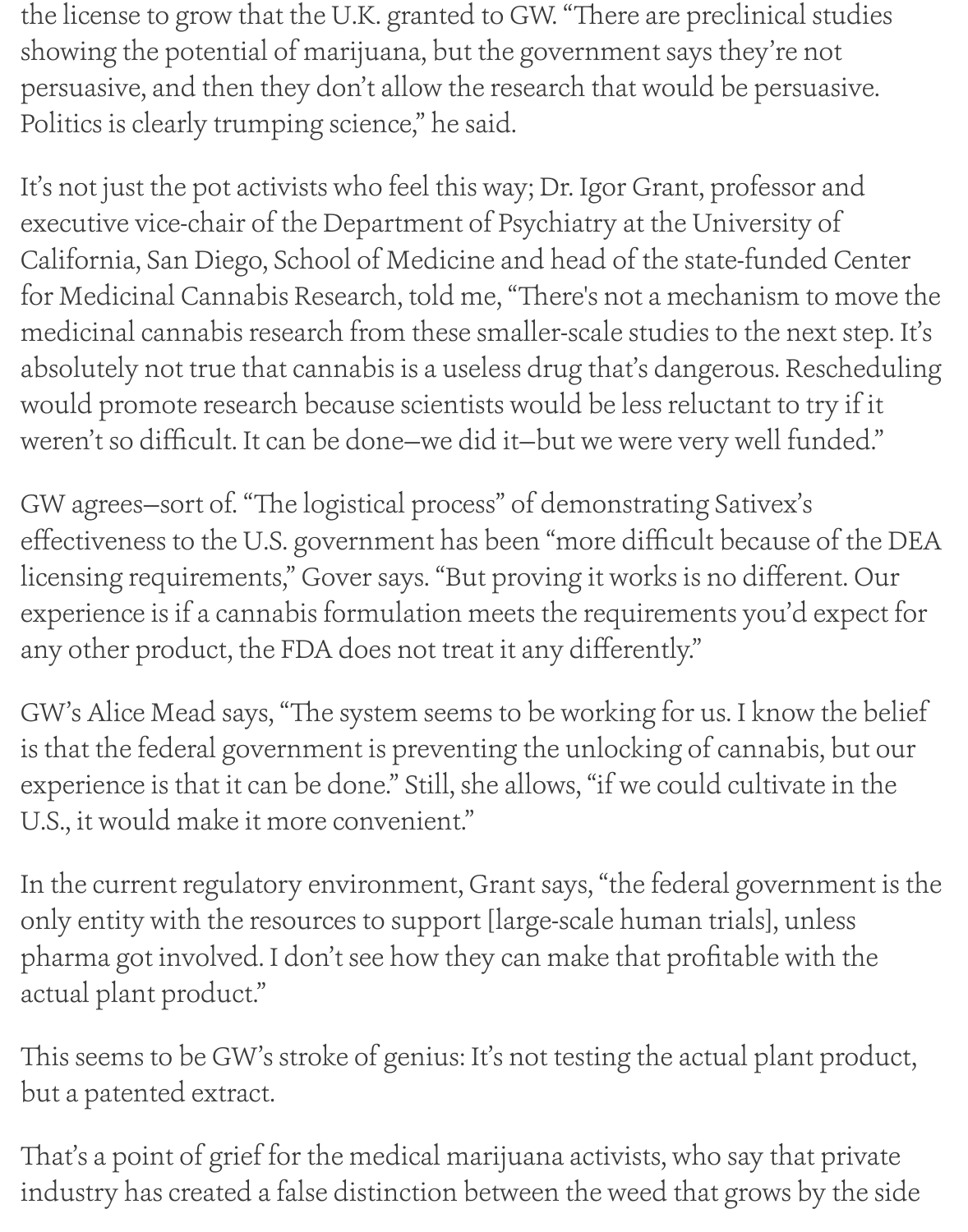of the road all over Kansas and the liquid in a bottle with a brand name on the label.

"You can't pretend this stuff isn't marijuana," ASA's Aggarwal says of Sativex. "That's like saying to a judge when you get caught with pot brownies that this is something different. Marijuana shouldn't be cordoned off for the sake of FDA drug applications or patents."

GW draws a clear distinction between cannabis the plant and Sativex. "We have a reproducible dose and a safe delivery system," says Mead. "That's hard to do with the raw plant material. As medicine, it needs to be standardized to a high level; FDA can't have a lot of deviation."

Gover says, "We are required by regulators to prove exactly what's in each batch and prove that the concentration of chemicals is the same every time, which is a fundamental requirement of any prescription medicine. There's a difference between products that go through those quality-control measures and those that don't. It's meant to safeguard the safety of patients and guarantee consistent efficacy. The process of manufacturing standardization ensures that can be achieved."

Nonetheless, according to a neurologist at Barts and The London School of Medicine, Prof. Gavin Giovannoni, there are patients who've tried both and choose pot. "Some MSers prefer" smoking cannabis to Sativex because they find it more effective, even if it comes with greater "euphoria/dysphoria" side effects, Giovannoni emailed me in February. Moreover, he wrote, "Sativex has not been proven to be cost-effective" under Britain's National Health Service, and as a result, "a large number of MSers" have continued to use cannabis. The price should go down if the U.S. market is opened to the product.

**Correction:** A previously published version of this article stated that Sunil Aggarwal is an NIH clinical fellow. His fellowship does not begin until July 1, 2014.